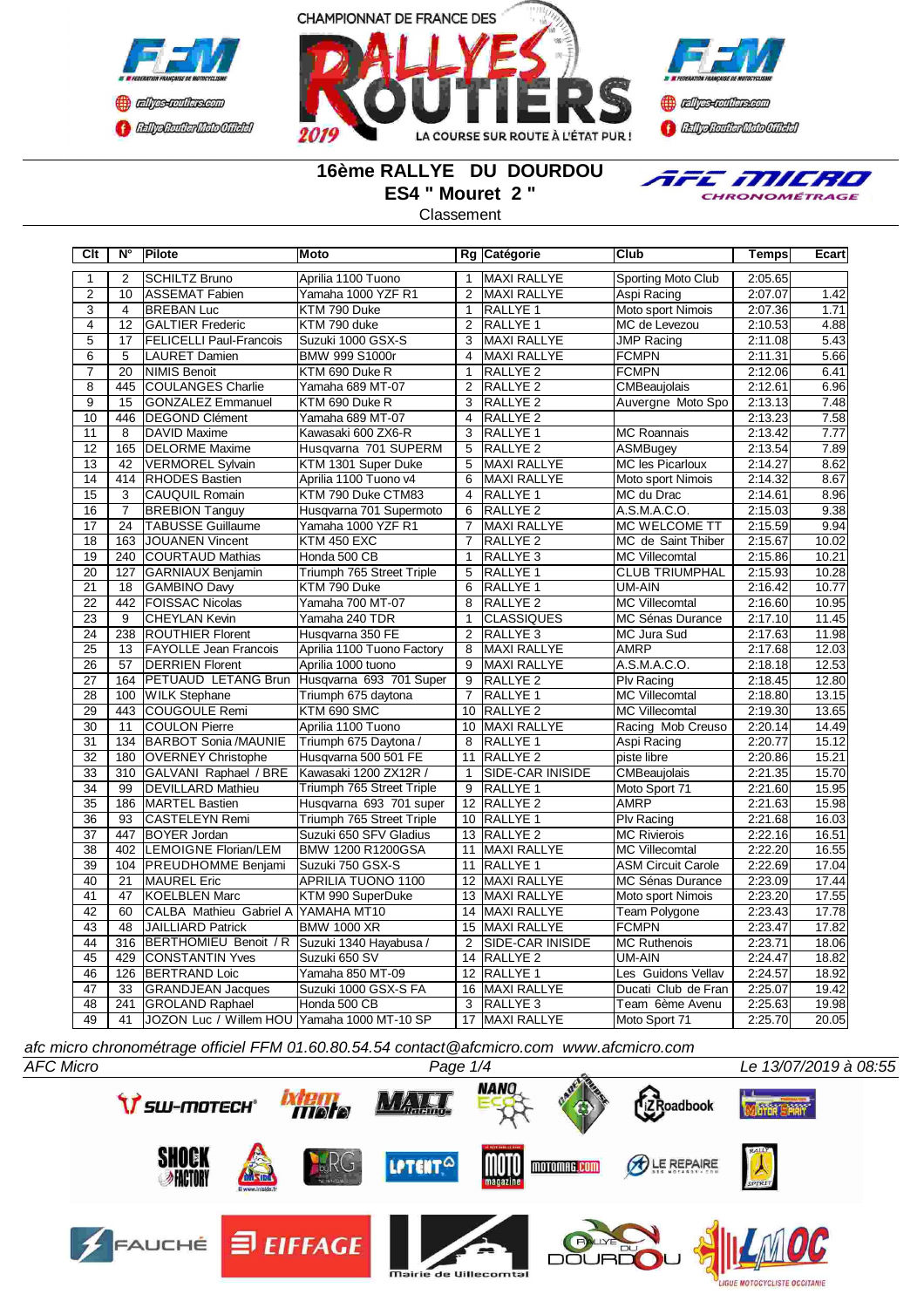



**Confederation Complementation** 

16ème RALLYE DU DOURDOU ES4 " Mouret 2 " **Classement** 



| Clt             | $N^{\circ}$     | Pilote                                    | Moto                        |                 | Rg Catégorie        | Club                      | <b>Temps</b> | Ecart              |
|-----------------|-----------------|-------------------------------------------|-----------------------------|-----------------|---------------------|---------------------------|--------------|--------------------|
| 50              | 114             | <b>BOUHATOUS Gabriel</b>                  | Triumph 765 Street Triple   |                 | 13 RALLYE 1         | <b>MC Riding Sensatio</b> | 2:25.98      | 20.33              |
| 51              | 290             | <b>IDAVAL Johan</b>                       | Honda 600 CBR PC25          | 2               | <b>CLASSIQUES</b>   | MC du Drac                | 2:26.05      | 20.40              |
| 52              |                 | 119 NUPER Morten                          | Yamaha 847 MT-09 TRAC       | 14              | <b>RALLYE 1</b>     | Moto team 95              | 2:26.26      | 20.61              |
| 53              | 28              | <b>PEYROT Cyril</b>                       | KTM 1290 Super duke r       | 18              | <b>IMAXI RALLYE</b> | MC Boussaquin             | 2:26.65      | 21.00              |
| $\overline{54}$ | 124             | <b>CHAPAS Tom</b>                         | Yamaha 750 YZF R            | $\overline{15}$ | <b>RALLYE 1</b>     | MC Besançon-Gon           | 2:27.20      | 21.55              |
| 55              | 25              | <b>BORGEAT Gerard / REA</b>               | BMW 1250 GS /               | 19              | <b>MAXI RALLYE</b>  | <b>OXYGENE PSA</b>        | 2:27.36      | 21.71              |
| 56              | 43              | <b>PICHAT Yoann</b>                       | KTM 1290 Super Duke R       | $\overline{20}$ | <b>MAXI RALLYE</b>  | Racing Auto Moto P        | 2:27.53      | 21.88              |
| 57              | 94              | <b>LARUE Gilles</b>                       | Yamaha 850 MT-09            | 16              | <b>RALLYE 1</b>     | Carole Moto Club          | 2:27.91      | 22.26              |
| 58              | 161             | <b>CADENET Clement</b>                    | Husqvarna 690 701 Super     | 15              | <b>RALLYE 2</b>     | <b>MC Saint Affricain</b> | 2:28.06      | 22.41              |
| 59              | 105             | SIMONNET Herve                            | Yamaha 850 MT-09            | 17              | <b>RALLYE 1</b>     | <b>CORRC</b>              | 2:28.33      | 22.68              |
| 60              | 401             | <b>IRAILLES Marc</b>                      | Aprilia 1000 tuono          | $\overline{21}$ | <b>MAXI RALLYE</b>  | Moto sport Nimois         | 2:28.48      | 22.83              |
| 61              | 181             | RINGEVAL Julien                           | Husqvarna 690 2017          | 16              | RALLYE <sub>2</sub> | MV Chalons Champ          | 2:29.12      | 23.47              |
| 62              | $\overline{96}$ | <b>BUISSON Luc</b>                        | Triumph 675 Street triple R | $\overline{18}$ | RALLYE <sub>1</sub> | Moto Sport 71             | 2:31.19      | 25.54              |
| 63              | 313             | RIBES Kevin / RIBES Juli                  | Suzuki 1300 Hayabusa /      | 3               | SIDE-CAR INISIDE    | <b>CORRC</b>              | 2:31.25      | 25.60              |
| 64              | 406             | <b>DEPUILLE Florian</b>                   | Aprilia 1100 Tuono          | 22              | <b>MAXI RALLYE</b>  | <b>MC Villecomtal</b>     | 2:31.63      | 25.98              |
| 65              | 97              | <b>BRUN Eudes</b>                         | Triumph 675 Street Triple   | 19              | RALLYE 1            | Moto Sport 71             | 2:32.31      | 26.66              |
| 66              | 332             | BOUDIER Christophe / M                    | VOXAN CHODA VX 1010         | 4               | SIDE-CAR INISIDE    |                           | 2:32.66      | 27.01              |
| 67              | 303             | <b>CRESCENZO Sebastien</b>                | Honda 900 CBR RR Firebl     | 3               | <b>CLASSIQUES</b>   | Moto Sport 71             | 2:33.03      | 27.38              |
| 68              | 129             | <b>BAJU Jeremy</b>                        | Triumph 675 street triple r | 20              | <b>RALLYE 1</b>     | <b>MC les Picarloux</b>   | 2:33.06      | $\overline{27.41}$ |
| 69              | 123             | MOREAU Loane                              | Triumph 675 Street triple   | 21              | RALLYE 1            | A.S.M Armagnac Bi         | 2:33.08      | 27.43              |
| 70              | 434             | <b>PARTARRIEU Quentin</b>                 | Yamaha 850 MT-09            | 22              | <b>RALLYE 1</b>     | CMBeaujolais              | 2:33.38      | 27.73              |
| 71              | 185             | <b>ACHARD Norbert</b>                     | Husqvarna 701 Supermoto     | 17              | RALLYE <sub>2</sub> | <b>AMRP</b>               | 2:33.70      | 28.05              |
| 72              | 92              | RADOJEWSKI Stephane                       | KTM 790 duke                | 23              | RALLYE 1            | MC du Drac                | 2:33.93      | 28.28              |
| 73              | 98              | <b>BONNAURE Frederic</b>                  | Triumph 675 Street triple R | 24              | RALLYE 1            | <b>HORIZONS ENDU</b>      | 2:34.24      | 28.59              |
| 74              | 315             | LEPAGE Pauline / LEPA                     | Yamaha 1000 YZF R1 /        | 5               | SIDE-CAR INISIDE    | MCC d'Avignon             | 2:34.37      | 28.72              |
| 75              | 125             | <b>PAULHAN Thomas</b>                     | Yamaha 850 MT-09            | 25              | RALLYE 1            | <b>MC les Picarloux</b>   | 2:34.59      | 28.94              |
| 76              | 130             | <b>BAUMGARTNER Jerome</b>                 | Yamaha 847 MT-09            | 26              | RALLYE <sub>1</sub> | <b>MC Passion Vitesse</b> | 2:34.66      | 29.01              |
| $\overline{77}$ | 131             | <b>MOURIER Anthony</b>                    | Triumph 675 Street Triple   | $\overline{27}$ | RALLYE <sub>1</sub> | <b>MC les Picarloux</b>   | 2:34.69      | 29.04              |
| 78              | 113             | <b>GROSSE Johann</b>                      | Yamaha 850 MT-09            | 28              | RALLYE 1            | Moto team 95              | 2:35.53      | 29.88              |
| 79              | 296             | <b>IPIGEAT Richard</b>                    | Ducati 900 Super sport      | 4               | <b>CLASSIQUES</b>   | Racing Mob Creuso         | 2:36.07      | 30.42              |
| 80              | 289             | <b>GUEGUIN Stephane</b>                   | Honda 900 CBR RR            | 5               | <b>CLASSIQUES</b>   | Moto sport Nimois         | 2:36.07      | 30.42              |
| 81              | 116             | <b>DEWAS Albert</b>                       | Honda 800 VFR F             | 29              | RALLYE 1            | <b>MC Villecomtal</b>     | 2:36.35      | 30.70              |
| 82              | 320             | BOYER Thierry / QUENTI   DJ SPORT 1050 cc |                             | 6               | SIDE-CAR INISIDE    | Motosport71               | 2:36.91      | 31.26              |
| 83              |                 | 292 FORTIN Eric                           | <b>BMW 1000 80GS</b>        | 6               | <b>CLASSIQUES</b>   | Moto Nature D'Olt         | 2:37.19      | 31.54              |
| 84              | 314             | ALEXIS Brice /MOLTENI                     | SUZUKI HAYABUSA 1300        | $\overline{7}$  | SIDE-CAR INISIDE    | MC Jura Sud               | 2:37.72      | 32.07              |
| 85              |                 | 333 AGIN Patrick/AMBLARD                  | Héchard Bking 1340          | 8               | SIDE-CAR INISIDE    | A.S.M.A.C.O.              | 2:37.84      | 32.19              |
| 86              | 168             | <b>STEPHAN Pierre</b>                     | KTM 690 Duke R              | 18              | <b>RALLYE 2</b>     | <b>MC FLEUR DE LYS</b>    | 2:37.96      | 32.31              |
| 87              | 44              | <b>BASELLO Florent</b>                    | Honda 1000 Africa twin      | 23              | MAXI RALLYE         | CORRC                     | 2:38.17      | 32.52              |
| 88              | 58              | <b>BOURGEOIS Frederic</b>                 | KTM 1290 super duke r       | 24              | MAXI RALLYE         | Carole Moto Club          | 2:38.57      | 32.92              |
| 89              | 405             | CHAUVEAU Pascal                           | Yamaha 1300 XJR             | 25              | MAXI RALLYE         | MC Villelaure 530         | 2:38.99      | 33.34              |
| 90              | 109             | <b>FRANCOIS Nicolas</b>                   | Honda 600 CBF N             | 30              | RALLYE 1            | Grezac Moto Club          | 2:39.10      | 33.45              |
| 91              | 46              | DOSMAS Philippe /DOS                      | BMW 1200 GSA /              | 26              | MAXI RALLYE         | La Main au Panier         | 2:39.70      | 34.05              |
| 92              | 91              | <b>GRATIOT Caroline</b>                   | Honda 600 Hornet CBF        | 31              | RALLYE 1            | MC de Saint Thiber        | 2:40.07      | 34.42              |
| 93              | 460             | <b>AUBEY Maxime</b>                       | Honda 500 CB pc 32          | 4               | RALLYE <sub>3</sub> | A.S.M.A.C.O.              | 2:40.31      | 34.66              |
| 94              | 482             | <b>ROUSSEL Michel</b>                     | Honda 750 africa twin       | $\overline{7}$  | <b>CLASSIQUES</b>   |                           | 2:41.38      | 35.73              |
| 95              | 441             | MAZARS Anthony                            | Husqvarna 701 supermoto     | 19              | <b>RALLYE 2</b>     | <b>MC Villecomtal</b>     | 2:42.05      | 36.40              |
| 96              | $\overline{23}$ | <b>BOURGEOIS Antoine</b>                  | Yamaha 1000 MT-10           | 27              | MAXI RALLYE         | <b>MC Saint Thibery</b>   | 2:42.99      | 37.34              |
| 97              | 160             | <b>BOUSSELIN Philippe</b>                 | KTM 690 Duke R              | 20              | <b>RALLYE 2</b>     | MC Viree En Livrad        | 2:43.12      | 37.47              |
| 98              | 411             | <b>OLTZ Nicolas</b>                       | KTM 990 SMR                 | 28              | MAXI RALLYE         |                           | 2:43.45      | 37.80              |

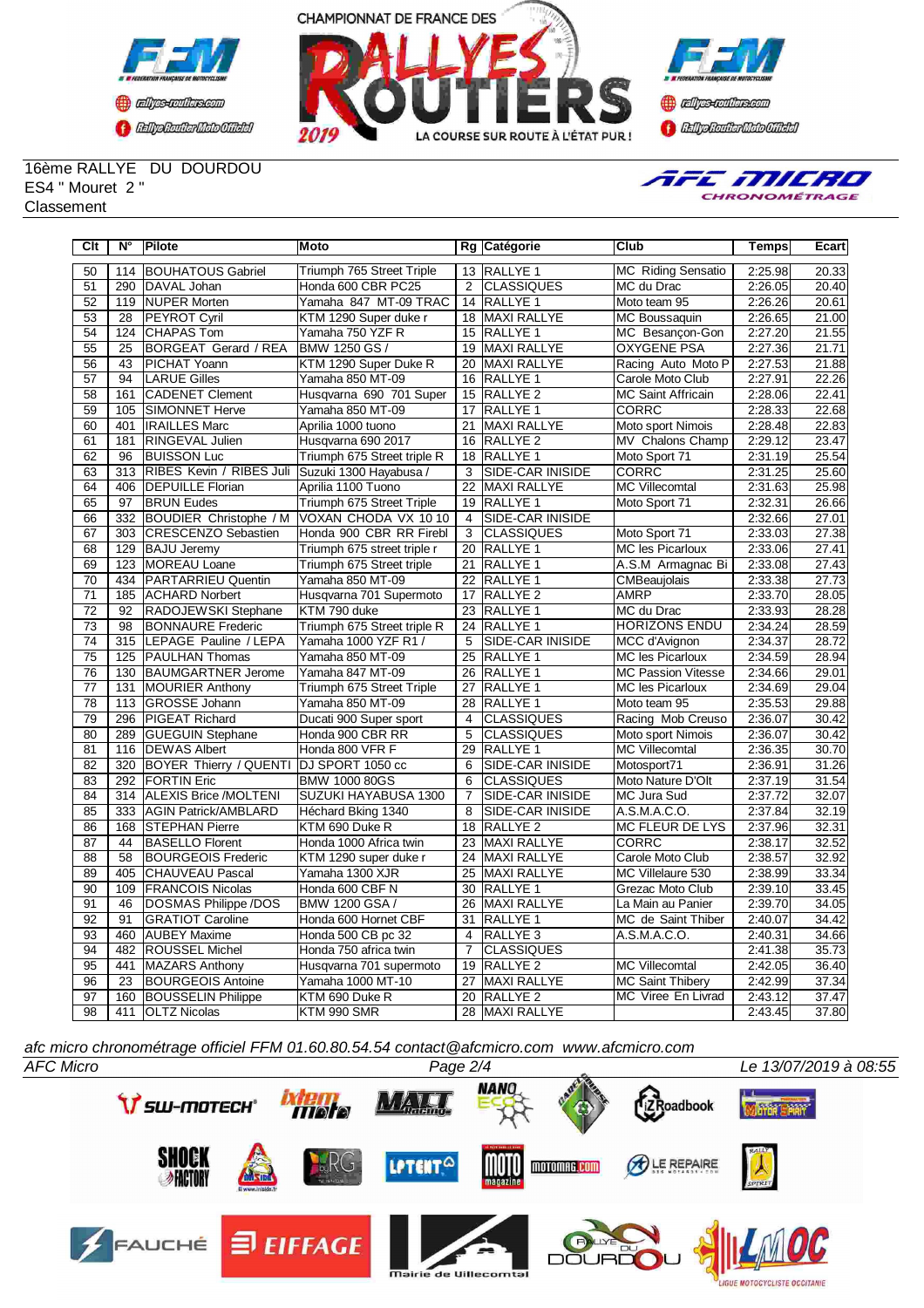





16ème RALLYE DU DOURDOU ES4 " Mouret 2 " **Classement** 



| Clt | $N^{\circ}$ | <b>Pilote</b>                              | Moto                      |                | Rg Catégorie             | Club                      | <b>Temps</b> | Ecart   |
|-----|-------------|--------------------------------------------|---------------------------|----------------|--------------------------|---------------------------|--------------|---------|
| 99  | 261         | <b>COUDURIER Thierry</b>                   | Yamaha 350 RDLC           |                | ANCIENNES                | <b>MC Arbusigny</b>       | 2:43.70      | 38.05   |
| 100 | 312         | <b>CHANAL Gilles /CHANAL</b>               | PANDA 1000 ORIGINAL       | 9              | <b>SIDE-CAR INISIDE</b>  | <b>MC Annemasse</b>       | 2:43.85      | 38.20   |
| 101 | 437         | <b>CALMELS Nicolas</b>                     | Ducati 821 Hypermotard    | 32             | <b>RALLYE 1</b>          |                           | 2:43.98      | 38.33   |
| 102 | 235         | JARNAC Thomas                              | KTM 390 duke              | 5              | <b>RALLYE 3</b>          | Ducati Club de Fran       | 2:45.59      | 39.94   |
| 103 | 233         | COLLIOT Philippe                           | Honda 500 CB              | 6              | <b>RALLYE 3</b>          | <b>Association Avenir</b> | 2:46.00      | 40.35   |
| 104 | 400         | <b>IFAYOL Eric</b>                         | KTM 900 990 SMT           | 29             | <b>MAXI RALLYE</b>       |                           | 2:47.11      | 41.46   |
| 105 | 55          | LAMOUR Marc                                | Honda 1100 CBR XX         | 30             | MAXI RALLYE              | MC du Val de Seine        | 2:47.17      | 41.52   |
| 106 | 328         | VIEMONT Laurent /VIEM                      | Honda 954 /               | 10             | <b>SIDE-CAR INISIDE</b>  | <b>CORRC</b>              | 2:48.18      | 42.53   |
| 107 | 291         | <b>THEILLAC Thierry</b>                    | Ducati 900 SS             | 8              | <b>CLASSIQUES</b>        | MC-Angoumoisin            | 2:48.56      | 42.91   |
| 108 | 178         | <b>MUSTER Thibaut</b>                      | Suzuki 650 SV 650 N       | 21             | <b>RALLYE 2</b>          | Club Trail 70             | 2:49.71      | 44.06   |
| 109 | 480         | <b>BAYOL Dominique</b>                     | yamaha 850 tdm            | 9              | <b>CLASSIQUES</b>        |                           | 2:49.73      | 44.08   |
| 110 | 128         | SARIS Anthony                              | Yamaha 850 MT-09 ABS      | 33             | <b>RALLYE 1</b>          | A.S.M Armagnac Bi         | 2:50.70      | 45.05   |
| 111 | 481         | <b>IDEPUILLE Sebastien</b>                 | Kawasaki 750 stinger      | 10             | <b>ICLASSIQUES</b>       |                           | 2:51.92      | 46.27   |
| 112 | 428         | CORDIER-RAUCCI Trista Honda 800 VFR 800 FI |                           | 34             | <b>RALLYE 1</b>          |                           | 2:53.40      | 47.75   |
| 113 | 31          | <b>IPOTIER Guillaume</b>                   | Ducati 1260 MULTISTRAD    | 31             | MAXI RALLYE              | Moto sport Nimois         | 2:53.75      | 48.10   |
| 114 | 415         | <b>INOWITZKI Sébastien</b>                 | HONDA CB 1000 R           | 32             | <b>MAXI RALLYE</b>       | <b>XTREMONAS</b>          | 2:54.34      | 48.69   |
| 115 | 30          | MOTTAZ Remi                                | Honda 1300 CB S           | 33             | <b>MAXI RALLYE</b>       | M.G.B. Moto Club          | 2:54.39      | 48.74   |
| 116 | 274         | LACOSTE Christian                          | <b>BMW R100</b>           | $\overline{2}$ | <b>ANCIENNES</b>         | UM-AIN                    | 2:55.27      | 49.62   |
| 117 | 426         | MASSON Hugues-Olivier                      | Yamaha 847 MT-09 TRAC     | 35             | <b>IRALLYE 1</b>         | A.S.M.A.C.O.              | 2:57.51      | 51.86   |
| 118 | 167         | <b>IMOLINET Denis</b>                      | Kawasaki 650 Versys       | 22             | <b>IRALLYE 2</b>         | <b>MC Dauphinois</b>      | 2:58.30      | 52.65   |
| 119 | 409         | <b>IUFFERTE David</b>                      | KTM 990 SMT               | 34             | <b>MAXI RALLYE</b>       | Moto sport Nimois         | 2:58.36      | 52.71   |
| 120 | 231         | <b>GRASSIAN Baptiste</b>                   | Kawasaki 400 Z400         |                | <b>RALLYE3</b>           | <b>CORRC</b>              | 2:58.43      | 52.78   |
| 121 | 311         | <b>IGUILHOT Frederic /FAN</b>              | Triumph 955 sprint ST /   | 11             | <b>ISIDE-CAR INISIDE</b> | Les Guidons Vellav        | 2:59.33      | 53.68   |
| 122 | 236         | <b>ICRESCENCIO Pedro</b>                   | Kawasaki 400 Ninja        | 8              | <b>RALLYE3</b>           | A.S.M.A.C.O.              | 3:01.92      | 56.27   |
| 123 | 425         | <b>LAFON Maxime</b>                        | Suzuki 650 GSXF           | 36             | <b>RALLYE 1</b>          | MC Villecomtal            | 3:02.54      | 56.89   |
| 124 | 173         | <b>IMESSEGHEM Christian</b>                | Kawasaki 650 Versys       | 23             | <b>IRALLYE 2</b>         | MC Des Comminge           | 3:02.89      | 57.24   |
| 125 | 288         | LACHAIZE Philippe                          | YAMAHA 600 XT             | 11             | <b>CLASSIQUES</b>        | <b>MC DES 2 RIVES</b>     | 3:08.47      | 1:02.82 |
| 126 | 413         | <b>IFERRAND Erwan</b>                      | KTM 1290 Super Duke R     | 35             | <b>MAXI RALLYE</b>       | <b>MC Villecomtal</b>     | 3:09.02      | 1:03.37 |
| 127 | 432         | <b>IPERROT Sabine</b>                      | Triumph 675 street triple | 37             | <b>RALLYE 1</b>          | Moto sport Nimois         | 3:12.42      | 1:06.77 |
| 128 | 251         | <b>GERMANIQUE Pascal</b>                   | KTM 390 Duke              | 9              | <b>RALLYE3</b>           | MC V.E.R.O.               | 3:23.85      | 1:18.20 |
| 129 | 410         | <b>TORIBIO Jean-Louis</b>                  | <b>BMW 1200 ST</b>        | 36             | <b>MAXI RALLYE</b>       | <b>MC Villecomtal</b>     | 3:25.25      | 1:19.60 |
| 130 | 319         | <b>IGUGLIELMI Séverine / G</b>             | HONDA CBR 1000            | 12             | <b>ISIDE-CAR INISIDE</b> | MC Aix en provenc         | 3:37.38      | 1:31.73 |
| 131 |             | 300 FANIEN Gilles                          | HONDA Transalp 600        |                | 12 CLASSIQUES            | <b>GMT 94</b>             | 3:56.86      | 1:51.21 |

## **Abandons**

| 318 | THIBA.<br><b>ICOUDERC</b><br>Gilles | .<br>1200 Fi<br>Yamaha | <b>INISIDE</b><br>SIDE<br>-AP. | Villecomtal<br>MC |  |
|-----|-------------------------------------|------------------------|--------------------------------|-------------------|--|

# **Non-Partants**

| 6 | AULAS Jean-Mary                            | Husqvarna 701 SM      | RALLYE <sub>2</sub>      | MC Jura Sud               |  |
|---|--------------------------------------------|-----------------------|--------------------------|---------------------------|--|
|   | 34 BERNARD Martial / DUB Suzuki 1000 GSX-R |                       | <b>MAXI RALLYE</b>       | <b>JMP Racing</b>         |  |
|   | 106 ITHURBIDE Robin                        | <b>KTM 950 SM</b>     | <b>RALLYE 1</b>          | <b>MC</b> Errobi          |  |
|   | 170 GILLI Aurelien / FACHAU                | Yamaha 700 MT-07 /    | RALLYE <sub>2</sub>      | <b>Pit Lane Endurance</b> |  |
|   | 234 ZABRONIECKA Sylvie                     | KTM 390 duke          | RALLYE <sub>3</sub>      | <b>Association Avenir</b> |  |
|   | 246 DION Fabrice                           | KTM 390 Duke          | <b>RALLYE 3</b>          | <b>MC FLEUR DE LYS</b>    |  |
|   | 252 BENOIST Thierry                        | Honda 500 CB          | <b>RALLYE 3</b>          | <b>MC Villecomtal</b>     |  |
|   | 293 IDURIS Jean Luc                        | Honda 900 CBR RR      | <b>CLASSIQUES</b>        | Activbike                 |  |
|   | 305 IGENTIT Luc                            | Honda 600 XLM         | <b>CLASSIQUES</b>        | <b>AMDoubs</b>            |  |
|   | 317 BACON Franck /MENER                    | <b>IKTM 1190 RC8/</b> | <b>ISIDE-CAR INISIDE</b> | Racing Mob Creuso         |  |